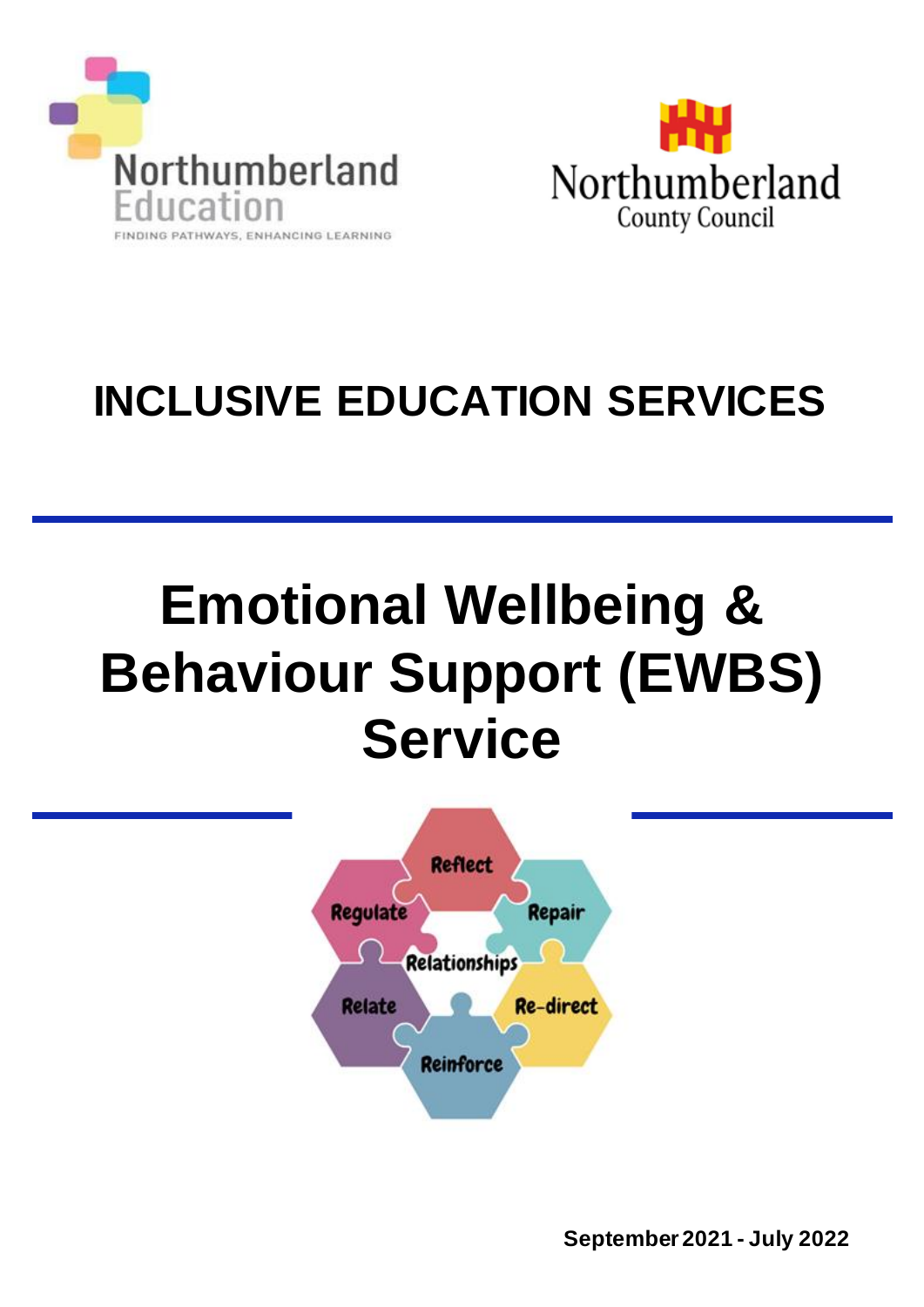# **CONTENTS**

- ❑ Introduction
- ❑ Meet the team
- ❑ Your EWBS partners
- ❑ Learners in Context
- ❑ Whole School Work
- ❑ Working with Staff & Parents
- ❑ Training
- ❑ Individual pupil & group work
- ❑ How to request Support
- ❑ Contact Details



# **INTRODUCTION**

The Emotional Wellbeing and Behaviour Support (EWBS) Service are a team of experienced and skilled specialist teachers and behaviour support workers. From a range of backgrounds, we bring together a wealth of expertise and practical experience to support schools and their pupils.

Using proactive and creative approaches, we are committed to working with schools to create an excellent climate for learning through:

- □ Improving behavioural outcomes for children and young people with complex social and emotional needs
- $\Box$  Promoting inclusive practice and supporting staff at all levels to meet the needs of every pupil

The service provides targeted support, intervention and training in order to facilitate purposeful change and sustainability throughout school.

Our 7 Rs logo (above) has been developed and designed to represent, in an accessible way, the key elements to effectively supporting emotional wellbeing and behaviour management in schools.

We encourage schools to use our service to develop in-house expertise and embed a consistent whole school ethos that enables effective behaviour support at all levels. Full details of services provided can be found in this document.



Due to the current situation with COVID19, we are finding ways to be creative and work differently. This may mean working remotely where possible. will discuss this with you when support is requested so that we can plan the best and safest way to meet that need during these challenging times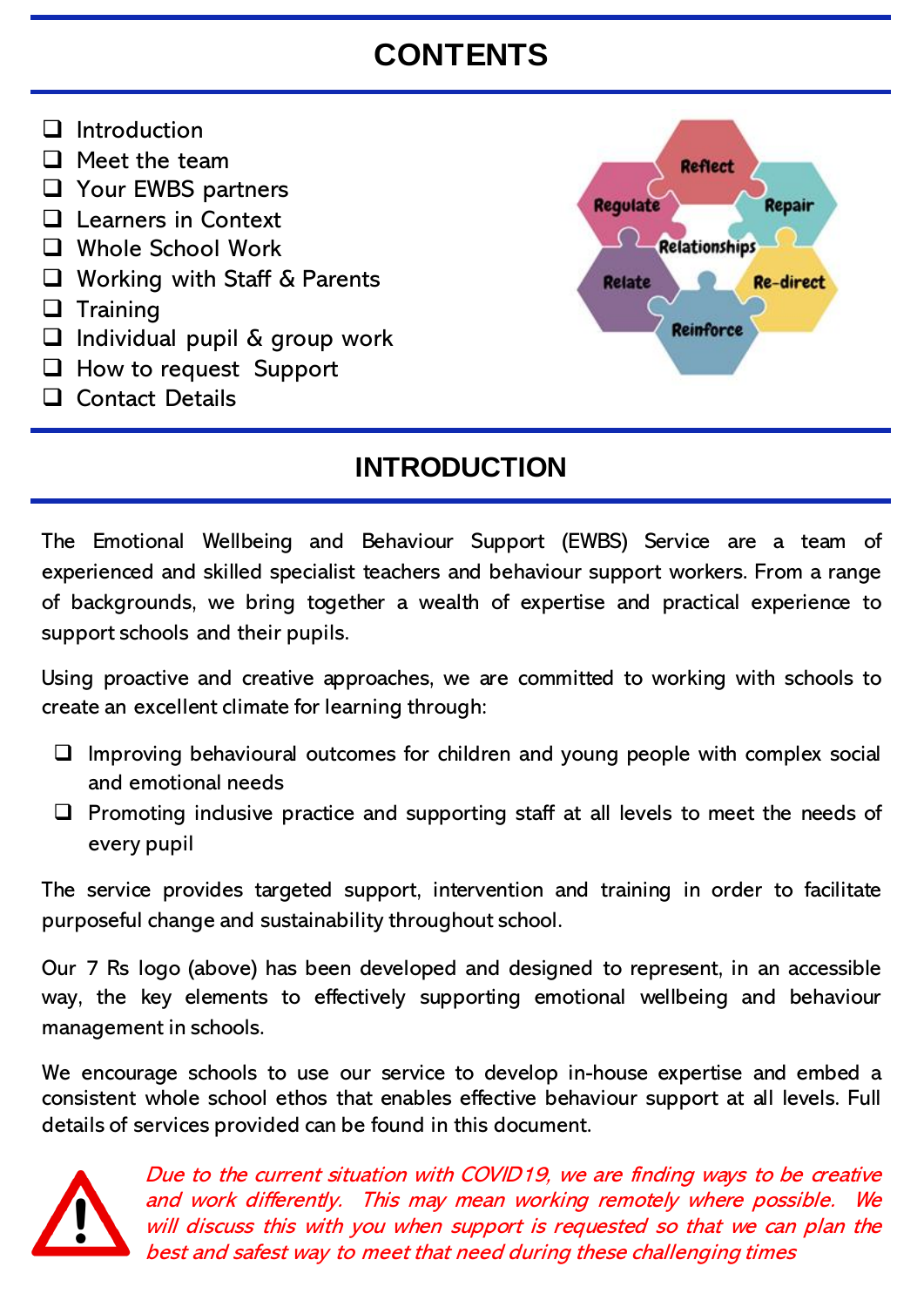# **MEET THE TEAM**



**FIONA TARN High Incidence Needs Teams (HINT) Manager**



#### **DINEO BRITTAIN-DODD**

#### **Lead Practitioner / Emotional Wellbeing and Behaviour Support Teacher**



I am an experienced primary teacher and senior leader, having worked with children with social, emotional and mental health difficulties for most of my career. I am a certified professional coach and have seen the benefits of using a coaching approach with pupils and staff. My philosophy of behaviour management centres on relationships, boundaries, consistency and accountability. My passion is working with staff and pupils to enable them to recognise that they are responsible for their own actions and behaviours and how these impact on others. Once we get behind the behaviour we can help young people understand themselves and become the best they can be.

#### **JENNIFER PRINGLE**



#### **Emotional Wellbeing and Behaviour Support Teacher**

I have worked with children and young people for the past eighteen years. I have gained a wealth of theoretical knowledge, practical skills and experience through education, training and working in a variety of roles across a number of settings including; Social Care, Clinical and Education. The main focus of my work has always been with those who present a range of diverse or complex needs. I am passionate about improving the learning and achievements of young people. I am currently a Certified MAPA Instructor for NCC.

#### **LEE HILL**

#### **Emotional Wellbeing and Behaviour Support Teacher**

I am an experienced primary school teacher and have worked with children experiencing a range of social, emotional and mental health difficulties for over 17 years. I am also a Certified MAPA Instructor for NCC. During my career I have developed my interest and practice of restorative approaches to resolve issues and repair relationships. All behaviour is communication, therefore our role as practitioners is to first understand and then help young people experiencing difficulties to find more positive ways of expressing themselves.

#### **HEIDI FINLAY**

**Emotional Wellbeing and Behaviour Support Teacher**



I have been a teacher for over twenty years. My career began in mainstream education teaching in KS2 through KS5 before moving to special school education. There, I taught pupils from KS1-5 with moderate learning difficulties, SEMH and complex needs. I have a passion for a creative approach to teaching and like to encourage other practitioners to think outside the box! I am an advocate for finding pupils' strengths and talents and using this to change behaviour from negative to positive. I have an interest in neurodiversity and the psychology of behaviour.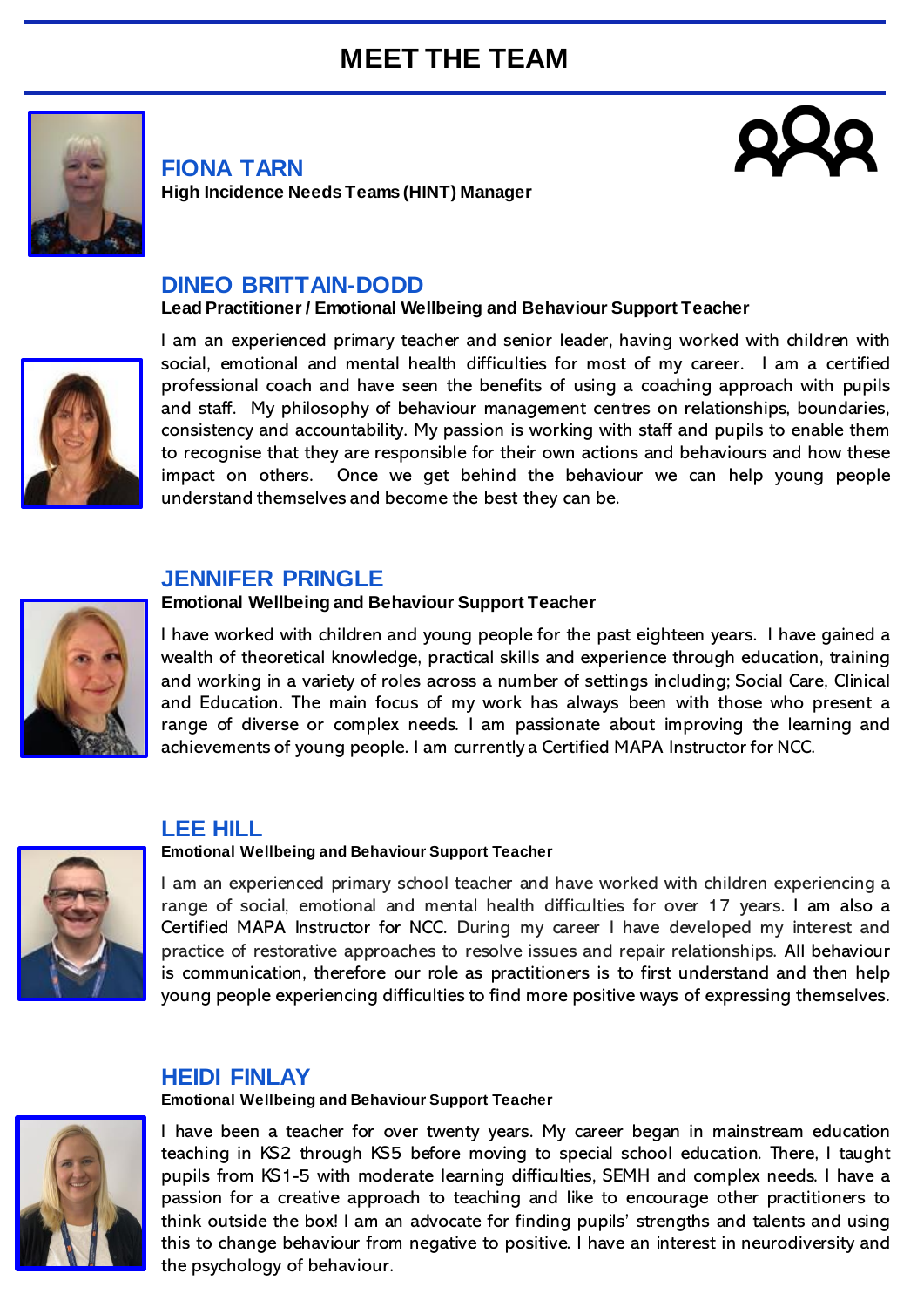# **MEET THE TEAM**

#### **JOHN COBBLEDICK**

#### **Senior Emotional Wellbeing and Behaviour Support Worker**





I have worked & supported pupils with a range of behavioural, social and emotional needs in schools across Northumberland for 20 years including managing a Behaviour Unit within a secondary setting. I believe passionately that building strong positive relationships is key to success. Adverse childhood experiences and attachment theory are a real passion of mine and I believe that gaining a better understanding of each child's personal circumstances and past experiences will enable those working with young people offer better support and understanding of the emotional needs of their pupils.

#### **KAY IRELAND**

#### **Emotional Wellbeing and Behaviour Support Worker**

I am a nationally qualified youth and community worker and have been working with children and young people in various settings for over thirty years. I've been a Specialist Behaviour Support Worker for 13 years, working in schools across south east Northumberland.. I am very interested in attachment and trauma and this informs my practice on a daily basis. I work in a therapeutic and child centered way.

#### **PIP GIBB-KIRK**

#### **Emotional Wellbeing and Behaviour Support Worker**



I have eight years of experience working with children and young people. I developed an interest in therapeutic care and positive behaviour management as a Local Authority Foster Carer. I also have experience as a Pastoral Mentor based in a secondary school, a Level 3 Counselling Skills qualification and a special interest in building relationships of trust, self awareness and mental health literacy in children and young people. I enjoy working with school staff to achieve positive outcomes for our pupils and their families.

#### **SUE BROWN**

#### **Emotional Wellbeing and Behaviour Support Worker**



I have worked in the Youth Justice System, Mainstream Secondary Schools for 17 years and 2 years in a pupil referral unit in North Tyneside. During this time I worked as a Behaviour Manager and oversaw reintegration within a large Secondary setting. I supported the introduction of the programme, 'Trax', a provision for Key Stage 3 students with a range of emotional difficulties, working in a therapeutic nurturing way. I aim to build confidence and self-esteem in the pupils I work with, striving to improve outcomes for them.

#### **CHARLOTTE CASTLE**

**Emotional Wellbeing and Behaviour Support Worker**



I have worked for over twenty years within the social and educational sectors, in a variety of settings with children and adolescents. I am interested in supporting students with a holistic approach to themselves in order to access education. My professional focus areas include; self-awareness and self-esteem, social communication skills, understanding and regulation of emotions, anxiety and CBT techniques. I am passionate about the importance of building relationships with pupils in order to change their school experience. I am currently a Certified MAPA Instructor for NCC.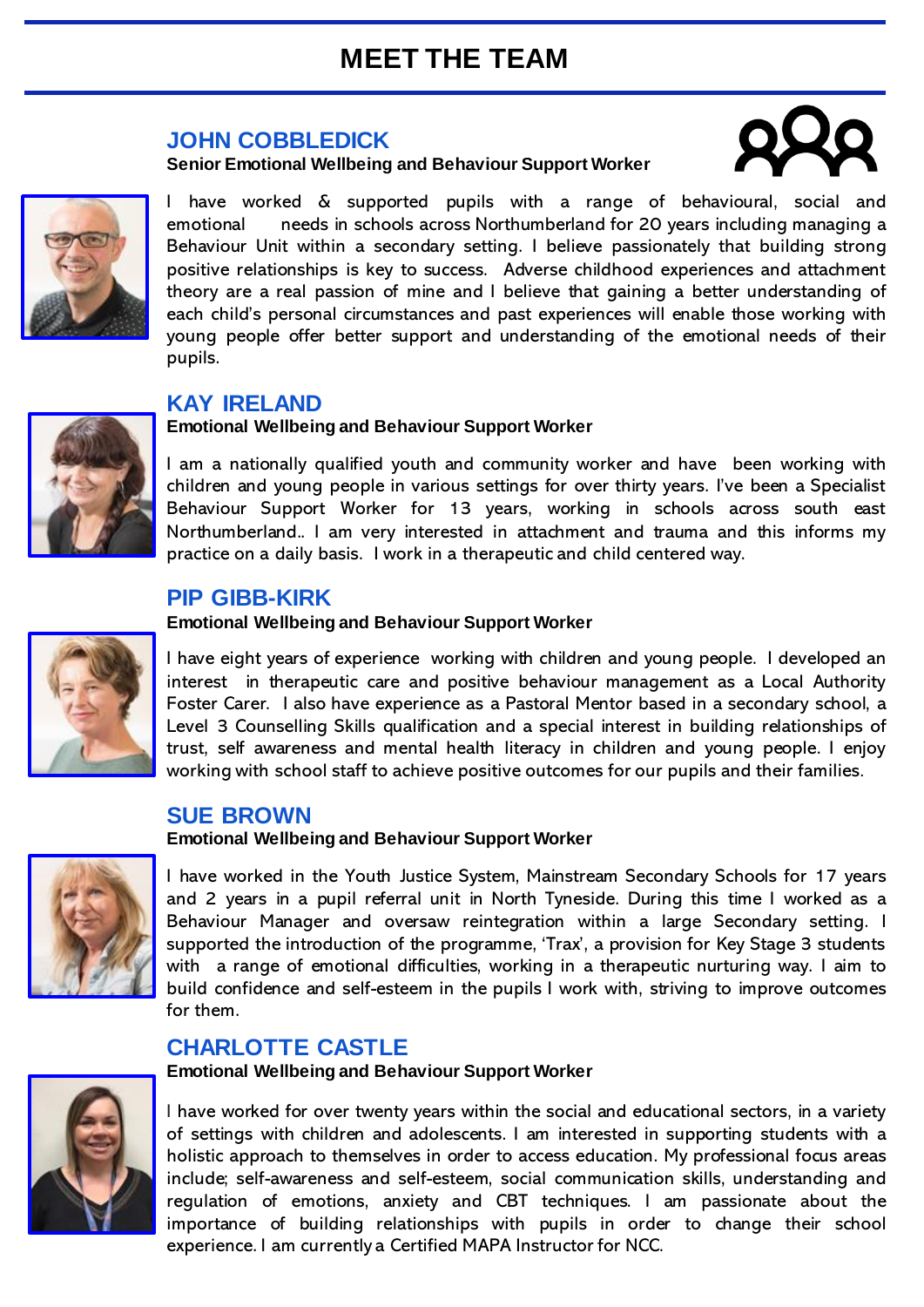# **YOUR EWBS PARTNERS**

**ALNWICK** Jennifer Pringle Pip Gibb-Kirk

**ASHINGTON** | Heidi Finlay | Kay Ireland **BEDLINGTON** Jennifer Pringle | Charlotte Castle **BERWICK** Heidi Finlay Pip Gibb-Kirk **BLYTH** Lee Hill **Lee Hill** John Cobbledick **COQUET Digital Dennifer Pringle** Pip Gibb-Kirk **CRAMLINGTON** Lee Hill **CRAMLINGTON** Lee Hill John Cobbledick **HAYDON BRIDGE** | Dineo Brittain-Dodd | Sue Brown **HEXHAM Dineo Brittain-Dodd** Sue Brown **MORPETH** Dineo Brittain-Dodd Charlotte Castle **PONTELAND** Lee Hill Sue Brown **PRUDHOE** Lee Hill Sue Brown **SEATON VALLEY** | Heidi Finlay | John Cobbledick

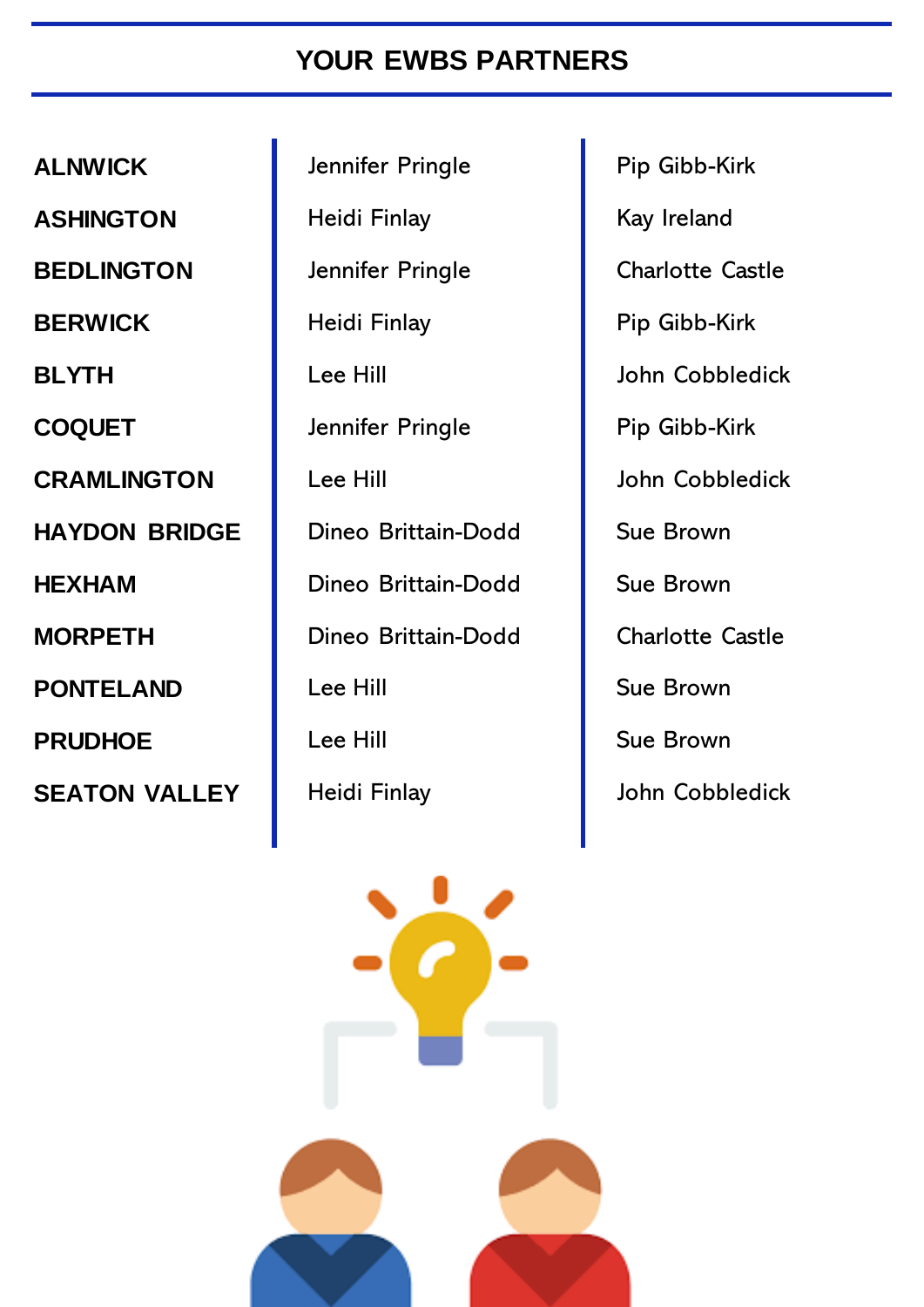### **LEARNER IN CONTEXT SUPPORT**

This process replaces the individual referral and initial assessments that previously took place within the SLA offer.

Support for each Learner in Context referral will be planned and agreed with school staff according to context, for example:

- ❑ Pupil need
- ❑ Cycles of support already in place
- ❑ Status on the SEN register

It is a much more flexible mechanism by which all professionals can work together to target support depending on the unique set of variables. Each referral and case will be different. Support from our service will vary accordingly and may include some (or all) of the following:

- ❑ Signposting to appropriate resources and sources of information
- ❑ Writing / reviewing Behaviour Support Plans
- ❑ Writing / reviewing Risk Assessments
- ❑ Observations
- ❑ 1:1 work with the pupil
- ❑ Input to SEN paperwork eg. Writing the next cycle of support with school staff
- ❑ Gathering pupil and parent voice
- ❑ Consultation with staff
- ❑ Reflection & evaluation of current documentation, provision and interventions in place
- ❑ Follow up and monitoring visits

For some pupils, a more in-depth / higher needs assessment may be appropriate. This will take the form of an initial assessment ie. Observations, meeting with school staff and parents / carers, 1:1 session with the pupil and a full report with findings, recommendations and advice.

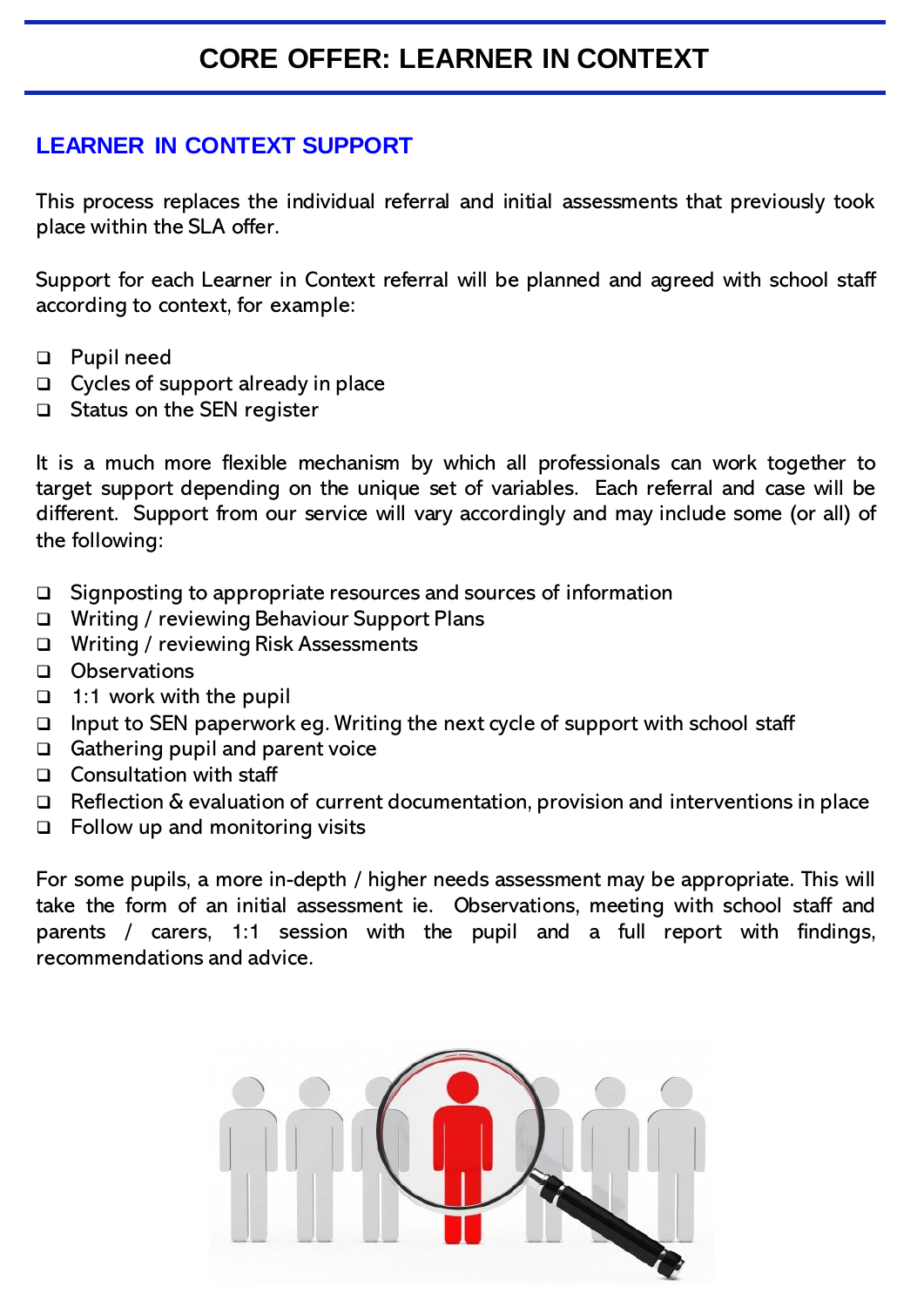# **CORE OFFER: LEARNERS IN CONTEXT**

### **LEARNERS IN CONTEXT SUPPORT**

Learners in context refers to a group, cohort, class or year group.

This is a very collaborative approach between school and the EWBS professionals. Support and input will be planned with school staff to ensure it is targeted and tailored to need.

Some examples of this work may include:

- ❑ Observations
- ❑ Learning walks
- ❑ Training
- ❑ Coaching and mentoring
- ❑ Group work
- ❑ Planned interventions and strategies
- ❑ Support with paperwork

We aim to work with school staff in order to support and upskill them so that behaviour management and classroom practice are continually developing and improving.

NB if the agreed plan involves group work, each pupil involved will need a parental consent form to be completed and returned to the HINT team before the work can commence.

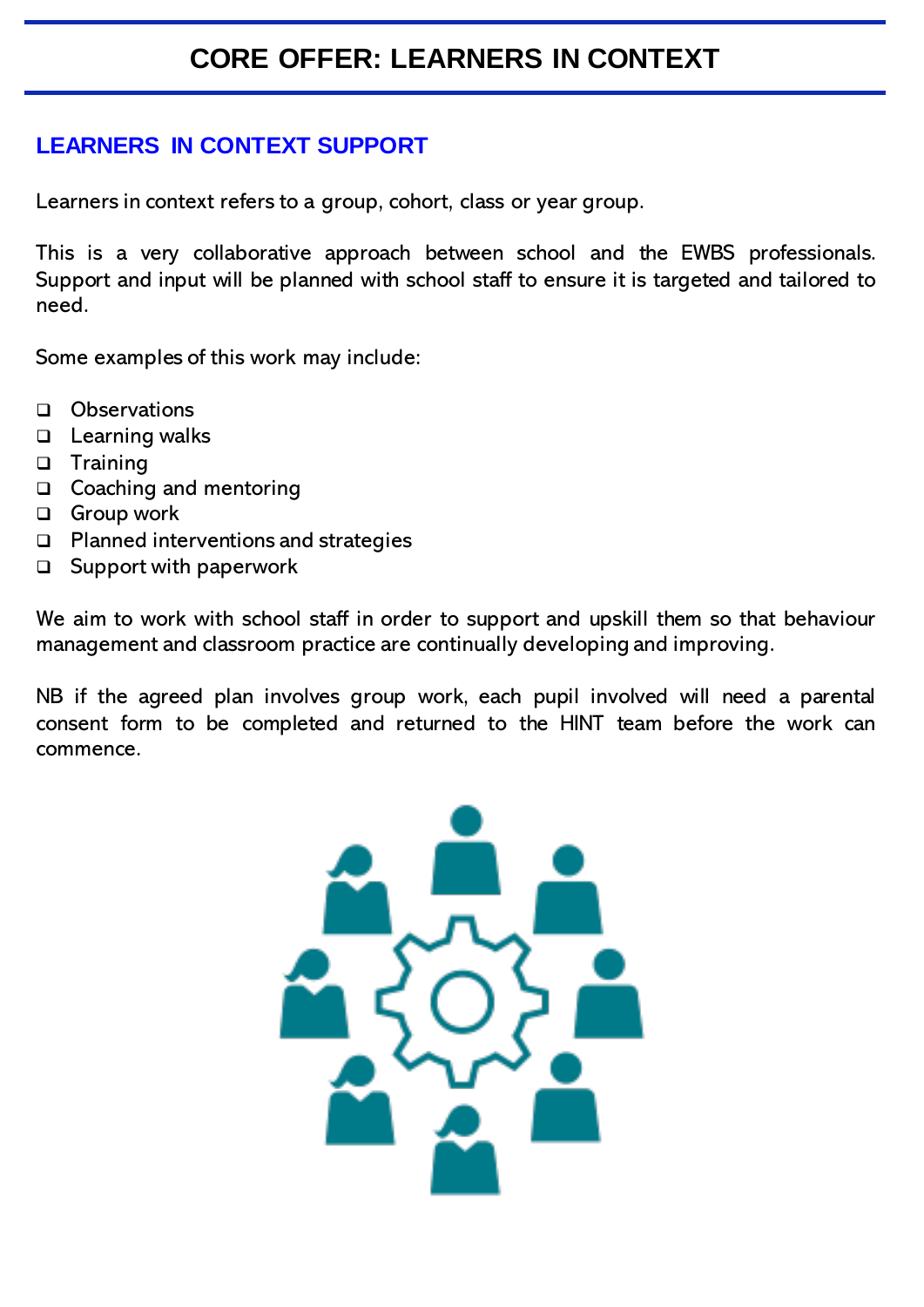# **CORE OFFER: WHOLE SCHOOL**

### **WHOLE SCHOOL BEHAVIOUR MANAGEMENT REVIEW**

A comprehensive package, working with senior leaders, to review all areas of current practice in relation to behaviour management and create an action plan to ensure the school follows best practice moving forward. The review may include:

- Core vision and values
- Policies and procedures
- Staff support and development Classroom behaviour
- Pupil and peer support
- Multi-agency working
- Learning environment
- Data analysis
- management
- Leadership



We can also offer support in each specific area separately.

# **SUPPORT WITH BEHAVIOUR RELATED POLICIES & PROCEDURES**

An opportunity to work with one of our Emotional Wellbeing and Behaviour Support Teachers to:

- Evaluate and analyse current policy and procedures around Special Educational Needs and behaviour in your setting;
- Ensure policies & procedures meet DfE regulations and BILD Code of Practice and include most current thinking and legislation
- Collaborate on amending existing or writing new policies and procedures where appropriate.

For those schools who have signed up to, or received, the MAPA® Training Programme, this is an opportunity to ensure your policies and procedures reflect MAPA®.

# **FOCUSED LEARNING WALKS**

An opportunity to:

- gather an overview of how your setting impacts on behaviour;
- evaluate how your school environment meets the needs of pupils with a range of social, emotional and behavioural difficulties.
- create an action plan containing recommendations on how to adapt the environment to suit the needs of your pupils.

# **SAFETY INTERVENTION TRAINING (SIT)**

The Autism and Emotional Wellbeing and Behaviour Support Services offer the opportunity for schools to undertake a BILD accredited, recognised and valued behaviour management and physical intervention programme.

For more details email: ewbs.sit@northumberland.gov.uk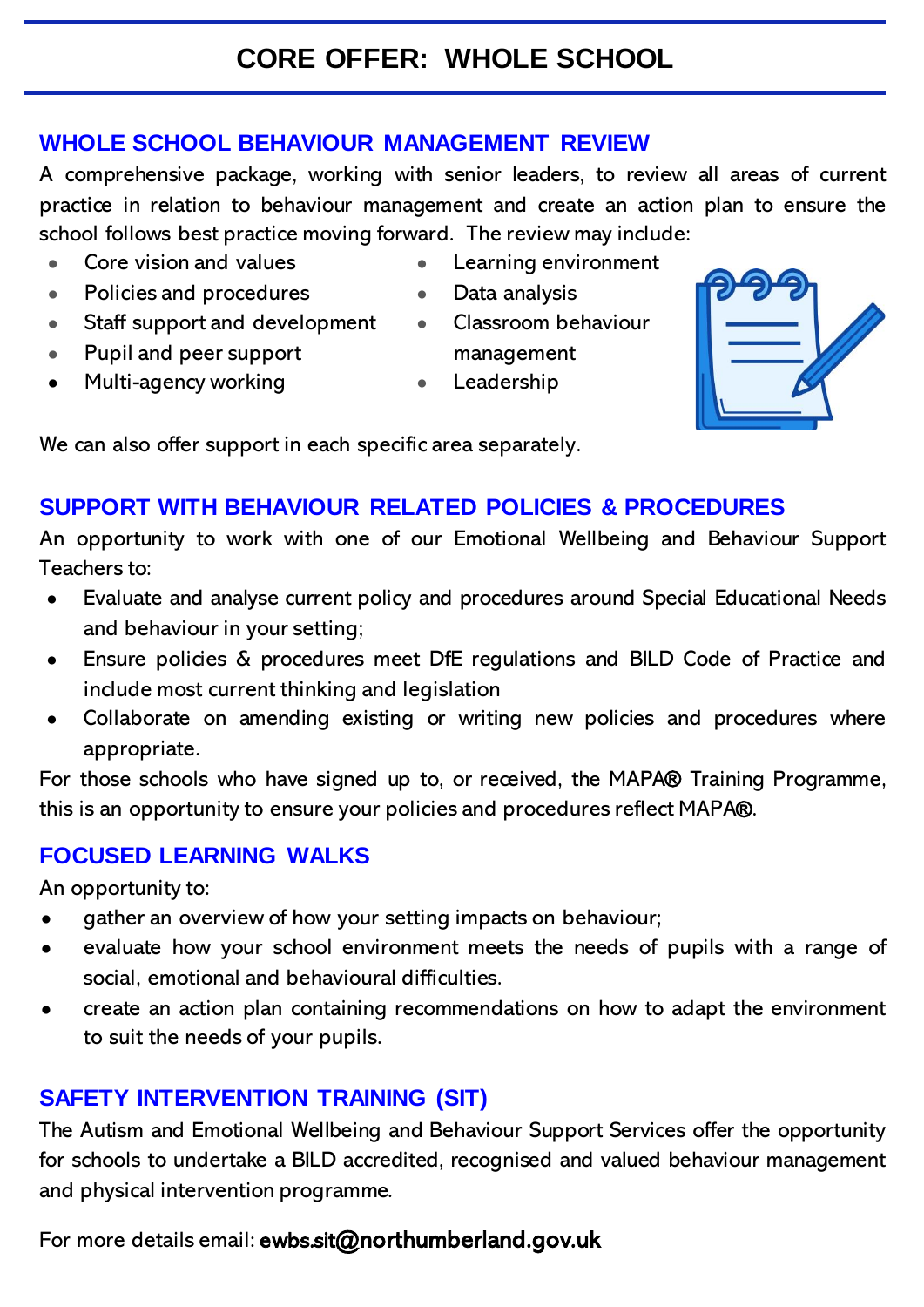# **CORE OFFER: WORKING WITH STAFF & PARENTS**

### **MODELLING STRATEGIES & APPROACHES**

Working alongside staff, modelling and supporting the strategies and approaches recommended to meet pupils' needs. This approach is collaborative and supportive, working together to upskill, develop relationships, share resources and empower staff.

# **DROP IN SESSIONS FOR TEACHERS & SUPPORT STAFF**

An opportunity for staff to seek general advice about behaviour management: e.g. seating plans, setting SMART behaviour targets and how best to support pupils with social, emotional and behavioural challenges.

Please Note: we cannot discuss named individuals unless a Parental Consent form has been signed.

### **PARENT DROP INS**

An opportunity for one of our Emotional Wellbeing and Behaviour Support Teachers to join a parent workshop or event e.g. parents evening, to offer support and advice for any pupils displaying behaviours of concern at home.

### **PARENT WORKSHOPS**

We can plan and deliver workshops for parents to deepen their understanding of their own children. Topics may include:

● ADHD

**Anxiety** 

- **Attachment** 
	- Zones of Regulation (self regulation)

# **PARENT SUPPORT**

We can offer advice and guidance on building links between school and home to promote the use of consistent behaviour management techniques across settings. Individual work with parents/carers can only be undertaken at school's request.

NB when seeking support with parents, schools will be asked to demonstrate the school need they have identified and what they have already initiated to try and address this need.

# **ATTENDANCE AT MEETINGS**

On request we can attend some Multi Agency Meetings

- Multidisciplinary initial EHCP meetings
- EHAs to determine whether there is a role for our service, to feedback progress and to support future action plans

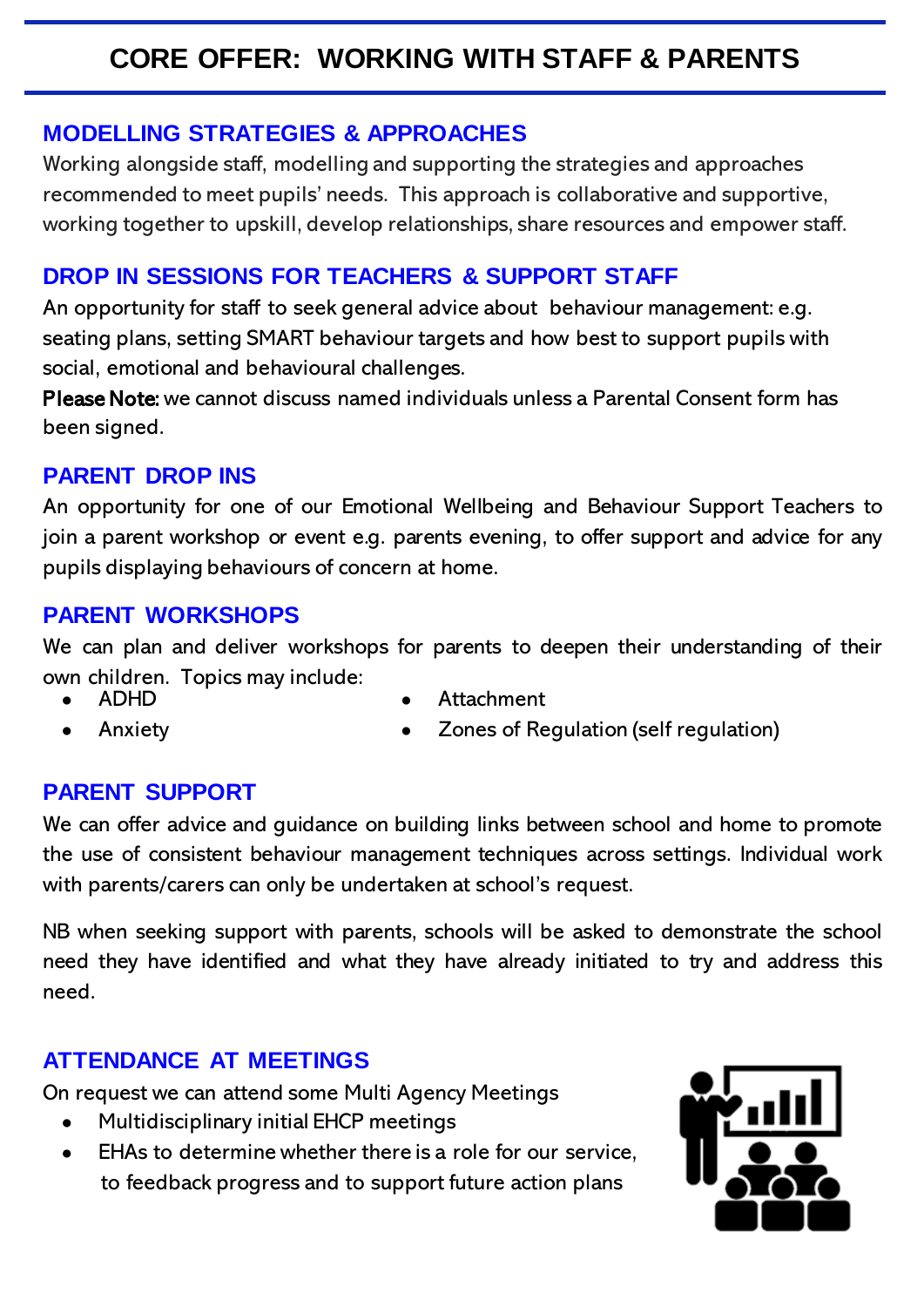# **CORE OFFER: TRAINING**

We can prepare and deliver in-service training. Existing training packages are outlined below. All training can be tailored to meet the need of your school (time allocated, number of participants etc). Bespoke training packages can also be developed on request. Please contact your EWBS partner so that we can plan a training package that meets your requirements.

#### **MANAGING BEHAVIOUR**



- ❑ Causes of challenging behaviour: identify and evaluate factors that can become barriers to learning and may cause or trigger challenging behaviour.
- ❑ Engagement and De-escalation strategies: identify and review useful de-escalation and engagement strategies, which can be used to support the inclusion of young people.
- ❑ The importance of the environment: highlight the role environmental factors play in effective behaviour management. Practical ideas & strategies give participants the opportunity to examine current practice and discuss how to plan and organise change within their learning environment.

#### **AN INTRODUCTION TO ADHD**

Look at current research and evidence, develop a greater understanding of ADHD and how and why it affects behaviour, then explore approaches / strategies to support the needs of children with ADHD.

#### **ATTACHMENT & TRAUMA IN THE CLASSROOM**

An introduction to this vast and complex topic. Develop a greater understanding of attachment and trauma, with a focus on how they may influence behaviour and impact on learning. Strategies that centre around relationships and resilience in the classroom will be discussed and explored.

#### **BUILDING EMPATHY & SELF REGULATION**

A variety of activities and interventions particularly useful when working with staff who are supporting children who have emotional, self-regulation and attachment issues.

#### **ANXIETY**

Deepen understanding of anxiety and what happens on a physiological, neurological and emotional level. Explore a range of resources and strategies to support pupils with anxiety in order to minimise disruption to learning and promote happier, healthier lifestyles.

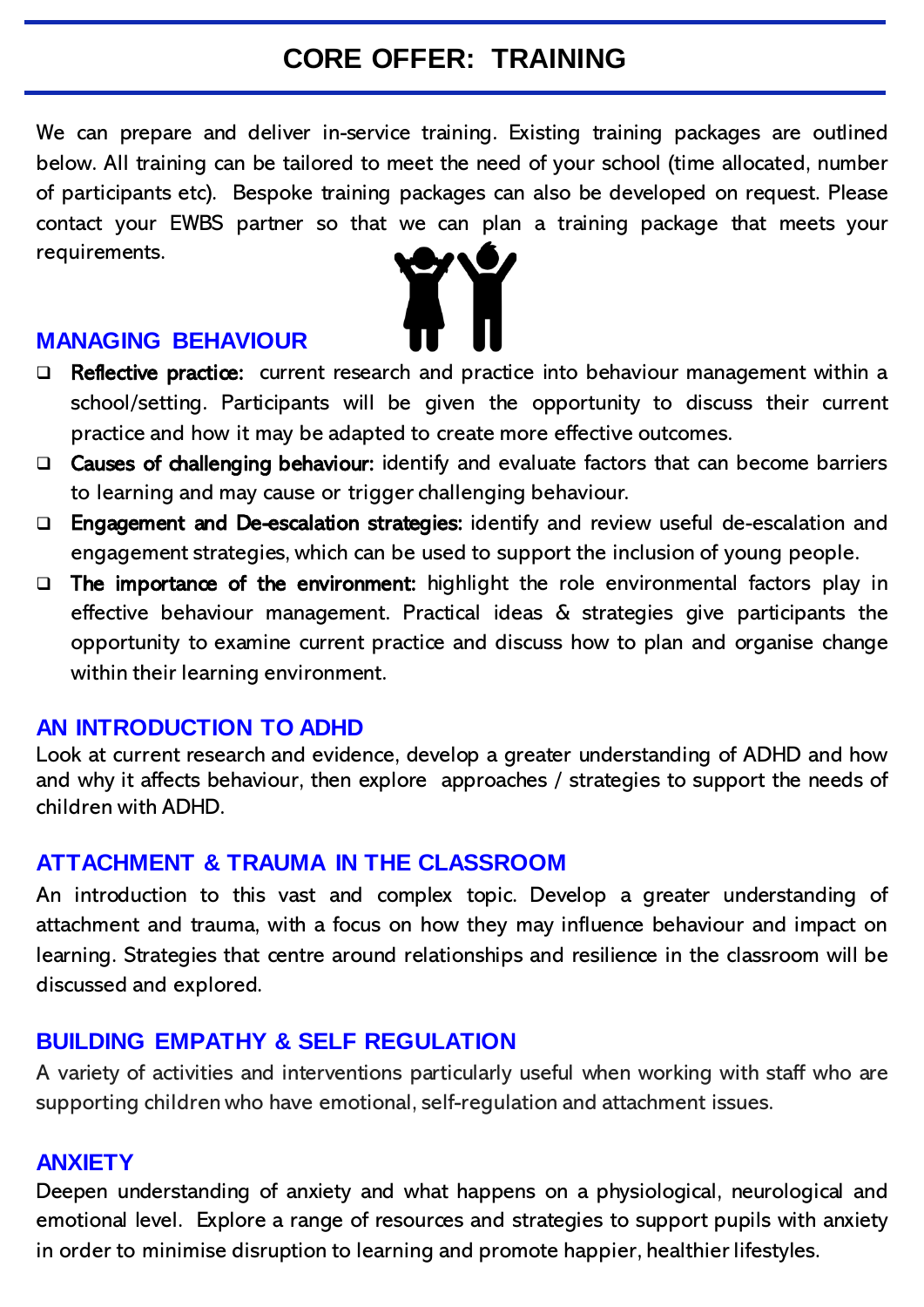# **CORE OFFER: TRAINING**

### **EMOTIONAL HEALTH & WELL BEING**

Practitioners will reflect on the impact emotional health and well-being has on young people, their behaviour and learning. The session looks at ways to promote positive emotional health and well-being in school for both staff and pupils.

### **DEVELOPING CONCENTRATION**

Develop an understanding of barriers to concentration in the classroom and associated behaviours. This session includes practical ideas which offer engagement strategies and suggested interventions to support concentration.

#### **GROWTH MINDSET**

Carole Dweck's concept of growth versus fixed mindset has been a prominent component within many schools for years. Moving away from the belief that our intelligence and capacity is set, we now know that we can continually grow our brains and learn new things. Using simple techniques and strategies, school staff can empower their pupils to have far greater belief in themselves and their abilities, develop a greater level of resilience and ability to learn from mistakes. Another practical session where practitioners will learn about their own mindset as well as how to support the pupils they teach.

### **YOUR FANTASTIC ELASTIC BRAIN**



A training package around the book 'Your Fantastic Elastic Brain' by JoAnn Deak. This book is heavily linked to growth mindset with aspects of teaching children the science behind self-regulation and positive behavioural choices. Highly recommended for those schools who have attended Mindset Training or who actively encourage growth mindset teaching within their schools.

#### **ZONES OF REGULATION**

An introduction to the Zones of Regulation, a framework designed to teach pupils to become more aware and independent in managing emotions and impulses, managing their sensory needs and developing a toolbox of strategies that they can use for selfregulation. This is a highly practical training session which incorporates ideas and strategies that can easily be incorporated into the classroom.

NB schools are not expected to buy into a scheme from this training session. This course is aimed at understanding the principles behind the framework and how it can be adapted and applied as a tool in many ways.

#### **LUNCHTIME SUPERVISOR TRAINING**

Participants will reflect on current practice and systems and receive training on effective communication, the importance of a consistent approach to behaviour management and an understanding of what drives many behaviours.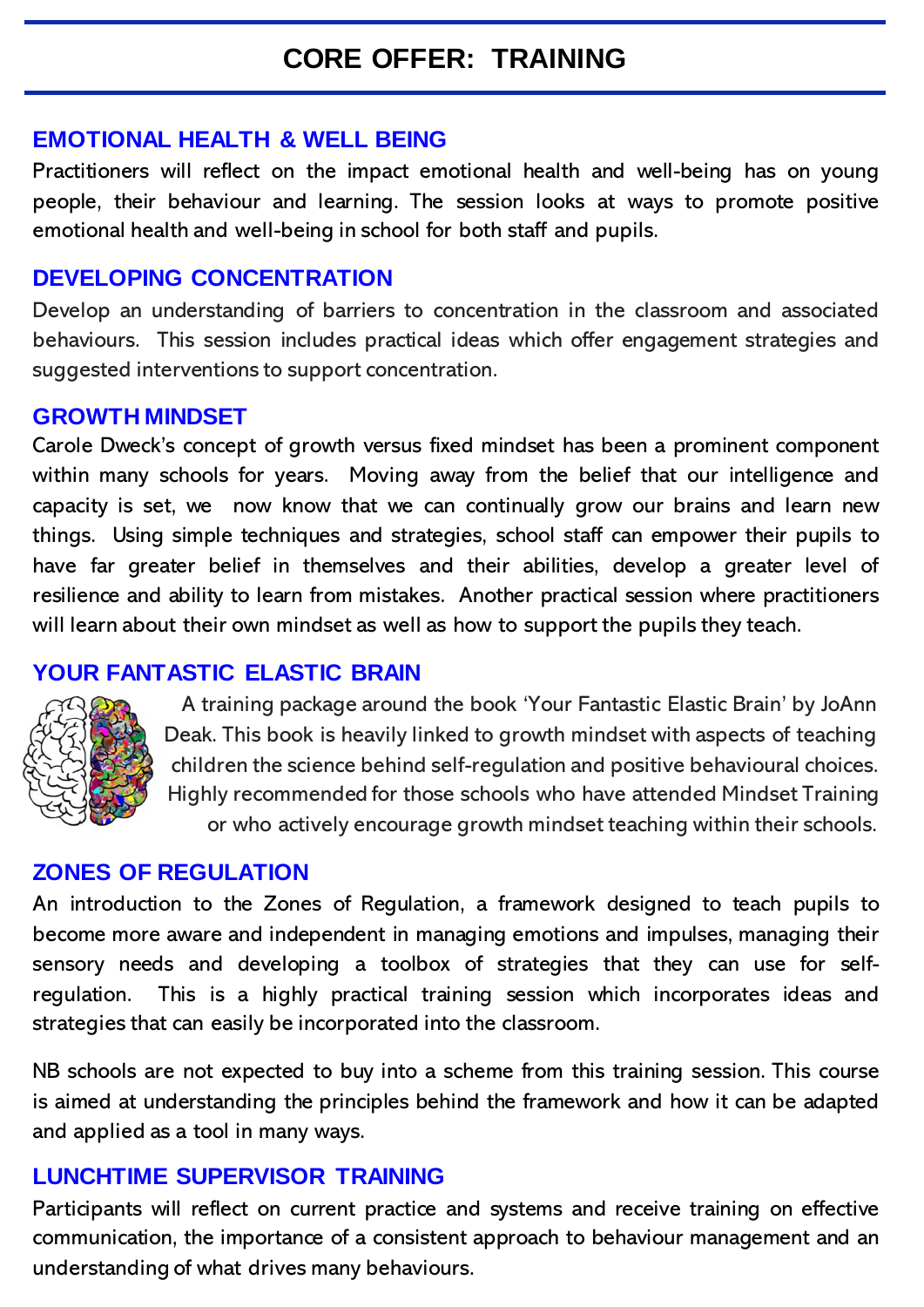# **CORE OFFER: INDIVIDUAL PUPIL & GROUP WORK**

Interventions can be undertaken on an individual pupil basis or as group work. It is important to emphasise that this work is intended as a starting point for pupils and school staff. The expectation is that school staff will be involved through opportunities to observe & shadow, then continue the work following our involvement. This is a great opportunity for staff to gain skills and experience which will have a positive impact on all pupils they work with. The following themes can be adapted according to age / group size. Contact your behaviour partner to talk through specific intervention requirements.

### **MANAGING EMOTIONS**

Pupils will have the opportunity to:

- ❑ Gain a better understanding of how our brain & body react to stressful situations
- ❑ Understand the physical changes they notice within themselves
- ❑ Explore a range of strategies they can use to help manage their emotions.

### **DEVELOPING EMOTIONAL INTELLIGENCE**

This work aims to develop a better understanding of feelings and emotions. Pupils will be taught to recognise emotions within themselves and others through the interpretation of body language and / or facial expression. They will begin to identify and recognise their own emotional triggers and explore strategies to use to manage emotional situations.



#### **MANAGING DISAPPOINTMENT**

The aim will be for pupils to develop their understanding of reactions to disappointment and explore strategies to manage these feelings and behaviours. The group will also explore each other's experiences and ways of coping with disappointment, learn that it is an emotion everyone feels and be able to provide support to each other in school.

# **UNDERSTANDING ANXIETY & DEVELOPING HELPFUL COPING STRATEGIES**

Using body maps pupils will begin to understand their physical response to anxiety and identify triggers, thoughts and situations that cause feelings of anxiety. They will develop a range of strategies to manage their anxiety including: challenging anxious thoughts, identifying helpful thoughts and identifying helpful people, places and objects as well as developing self-help strategies to calm the body and the mind.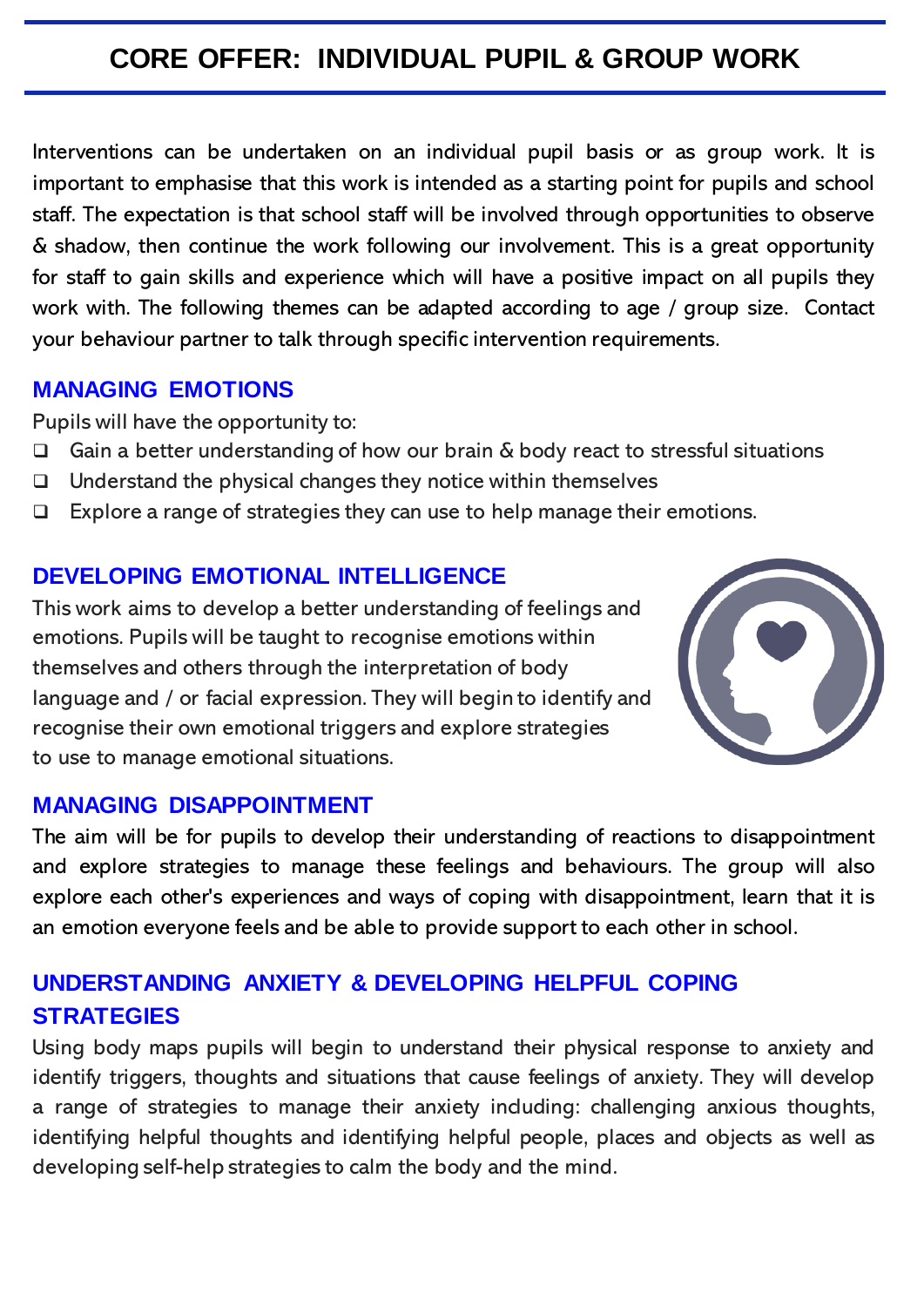# **CORE OFFER: INDIVIDUAL PUPIL & GROUP WORK**

### **EXPLORING SELF ESTEEM & BODY IMAGE**

Sessions will provide opportunities for pupils to:

- ❑ Explore how they perceive themselves and are perceived by others.
- ❑ Identify talents, interests and strengths to build emotional resilience.
- ❑ Learn & practice using self-help techniques and strategies
- ❑ Explore body image in society while challenging the "image myth"
- ❑ Build peer support, encourage open communication around body image & self esteem
- ❑ Acknowledge and consider the pressures placed upon young people today

# **FRIENDSHIP & PEER PRESSURE**

Pupils will explore ways to develop and retain positive and supportive relationships through conflict resolution, problem solving, cooperation and compromise as well as effective communication and empathy. They will explore risk taking behaviour, positive and negative role models, peer relationships and identify strategies which can help to keep them safe.

### **NON-DIRECTIVE PLAY & ART BASED ACTIVITIES**

This gives the child a chance to express their feelings and emotions in a safe and contained way. Through a range of activities the aim is to gain insight into the child's understanding of the world around them and their place within it including within school and family life. Anxieties can then be explored in a supportive, non-threateningway.

### **UPSTAIRS DOWNSTAIRS BRAIN**

Explore how the brain works in a child friendly way. It helps children understand what happens when they get "big" feelings. The sessions provide strategies to support children in the processing and management of their feelings through their understanding of the brain and its responses.

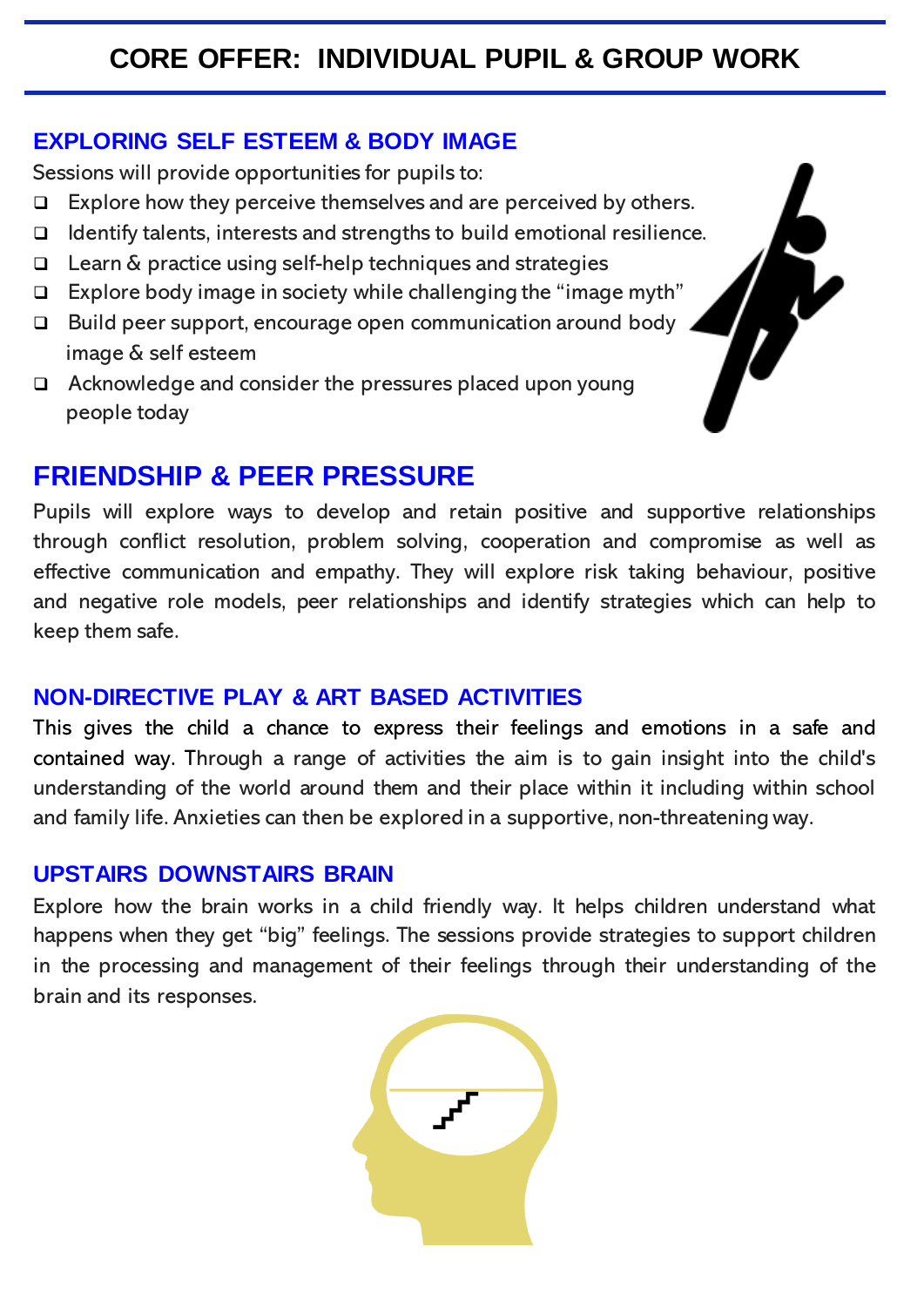# **CORE OFFER: INDIVIDUAL PUPIL & GROUP WORK**

#### **THOUGHTS, FEELINGS AND BEHAVIOURS**

Using CBT tools and approaches, pupils will explore negative or unhelpful thoughts, understanding feelings & identify possible triggers for behaviours. Linking these

thoughts, feelings & behaviours can help pupils develop effective strategies to manage behaviour.



#### **UNDERSTANDING ACTIONS & OUTCOMES**

Develop an understanding that actions have consequences through exploring what positive choices look like in school, reinforcing the importance of making better choices and strategies to use.

#### **SUPPORTING TRANSITION**

Timelines are used to understand how change is experienced, how it affects individuals and how to prepare for change ahead using the strategies explored.

#### **PEER MENTOR TRAINING**

This workshop looks at the skills needed to be an effective Peer Mentor / Buddy in school. The sessions explore and reflect on the following: The Importance of Confidentiality; Being an Active Listener; Using "What" Questions and Conflict Resolution.

#### **RESTORATIVE APPROACHES**

Relationships can be challenging for children and young people, especially when they breakdown. Understanding how to rebuild and repair damaged relationships is an essential life skill. Pupils are given the opportunity to explore ideas and strategies to support reconciliation, while gaining a better understanding of themselves and others. We can work alongside, coaching and mediating, in order to enable both parties to learn and reflect the experience with a solution focused approach.**Regulate** Repair

<u>()</u>

**Relate** 

Relationships

**Reinforce** 

**Re-direct**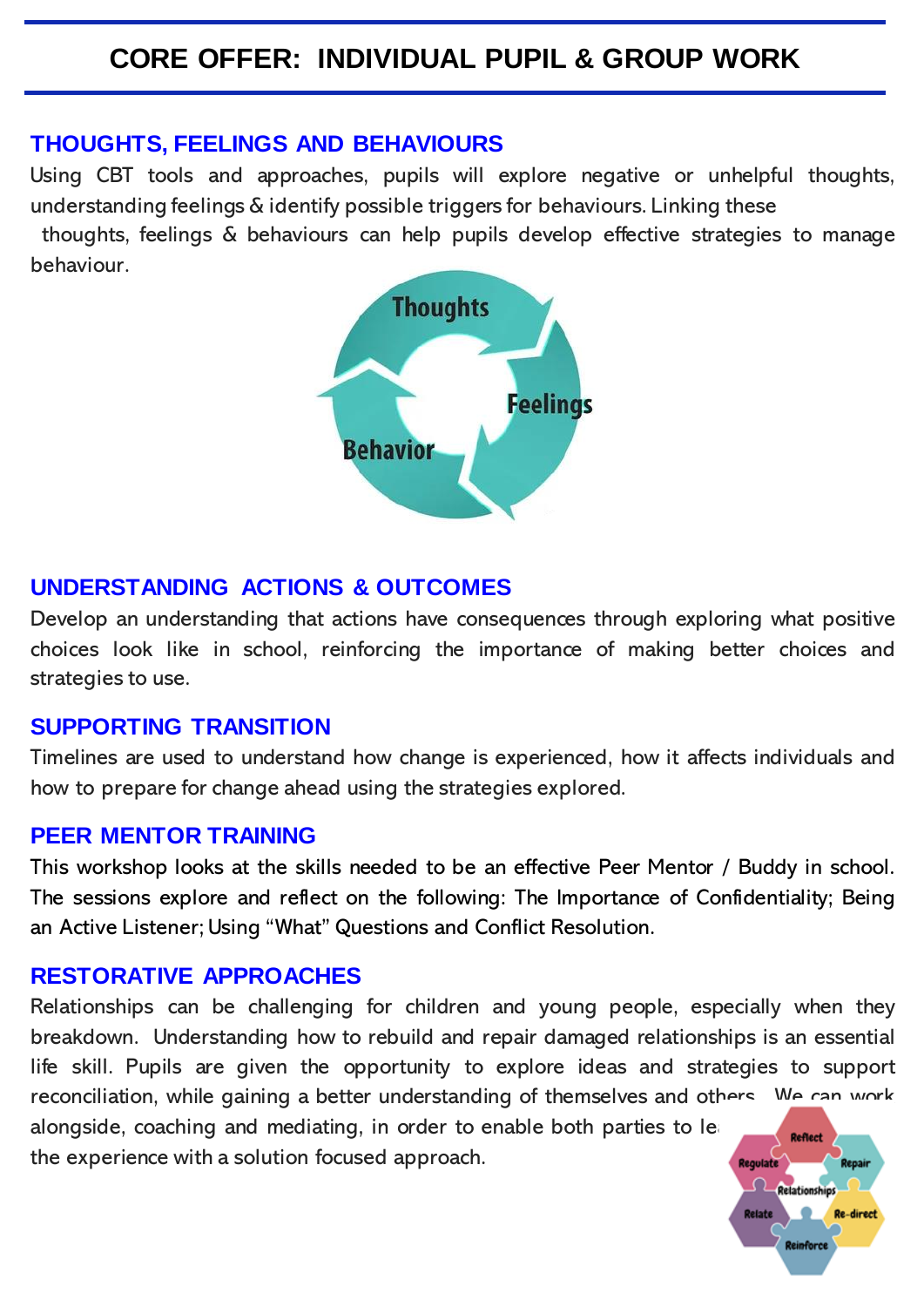# **HOW TO REQUEST SUPPORT**

### **LEARNER IN CONTEXT**

- ❑ Complete the "Request for Individual Pupil Support" referral form
- ❑ Complete and include the checklist with your referral, showing evidence of your graduated approach.
- ❑ Parental consent is required prior to any work being undertaken.

### **GROUP WORK**

- ❑ Requests for group work should be made on a 'Whole School Request for Support' form
- ❑ An individual parent consent form for each participant must be completed and submitted.

# **LEARNERS IN CONTEXT / WHOLE SCHOOL WORK TRAINING**

❑ Should be requested using 'Whole School Request for Support' form

### **SAFETY INTERVENTION TRAINING**

Email queries to EWB.SIT@northumberland.gov.uk

### All requests for support forms can be found on our website

### [https://www.northumberland.gov.uk/Children/Needs/Behaviour-Support-](https://www.northumberland.gov.uk/Children/Needs/Behaviour-Support-Service.aspx)Service.aspx#behavioursupportservice

# They should be sent to hint@Northumberland.gov.uk

| Northumberland<br><b>County Council</b><br>NORTHUMBERLAND INCLUSIVE EDUCATION SERVICES<br><b>Request for Support (Pupil Access) Form</b>                                                                                                                                                                                         |                                                                                                                      |         |  |  |
|----------------------------------------------------------------------------------------------------------------------------------------------------------------------------------------------------------------------------------------------------------------------------------------------------------------------------------|----------------------------------------------------------------------------------------------------------------------|---------|--|--|
| <b>Pupil's Name:</b>                                                                                                                                                                                                                                                                                                             | DOB:                                                                                                                 | Gender: |  |  |
| Parent/Carer's name:                                                                                                                                                                                                                                                                                                             | Parent/Carer's name:                                                                                                 |         |  |  |
| Address: (if different to pupil)                                                                                                                                                                                                                                                                                                 | Address: (if different to pupil)                                                                                     |         |  |  |
| Telephone no:<br><b>Email:</b><br>SEND Report to be circulated to parent: Yes / No<br>(Please delete as appropriate)                                                                                                                                                                                                             | Telephone no:<br><b>Email:</b><br>SEND Report to be circulated to parent: Yes / No<br>(Please delete as appropriate) |         |  |  |
| School:                                                                                                                                                                                                                                                                                                                          | School telephone no:                                                                                                 |         |  |  |
| Year Group:                                                                                                                                                                                                                                                                                                                      | Pupil Premium: Yes / No (delete as appropriate)                                                                      |         |  |  |
| Ethnic origin:<br>Home language:                                                                                                                                                                                                                                                                                                 | SEND CoP: Tick or highlight as appropriate<br><b>Additional needs (SEN Support)</b><br>High Needs (EHCP)             |         |  |  |
| Current Children's Social Services Involvement:<br>No involvement / Early Help / Child in Need / Child Protection Plan (delete as appropriate)<br>Looked After Child Yes / No (delete as appropriate)<br>Name and designation of EHA Lead Professional if applicable:<br>Name of Social Worker/ Early Help Worker if applicable: |                                                                                                                      |         |  |  |
| Health Service Involvement (School Health, NHS Speech and Language, Primary Mental Health,<br>Occupational Therapy, Audiology, ENT, Ophthalmology, CYPS or Other)<br>Service:<br>Dates of involvement:<br>Name & Designation of professional:<br>Service:<br>Dates of involvement:<br>Name of professional:                      |                                                                                                                      |         |  |  |

|               | Northumberland<br>County Council                                                                                                                                                                                                                                                                                                                                                                                                                                                                                                                                                                                                                                                                                                                                                             |              |
|---------------|----------------------------------------------------------------------------------------------------------------------------------------------------------------------------------------------------------------------------------------------------------------------------------------------------------------------------------------------------------------------------------------------------------------------------------------------------------------------------------------------------------------------------------------------------------------------------------------------------------------------------------------------------------------------------------------------------------------------------------------------------------------------------------------------|--------------|
|               | SEND Emotional Wellbeing & Behaviour Support Service<br>Aesca House, South View, Ashington, Northumberland. NE63 0SF<br>Telephone: 01670 624802 Email: hint@northumberland.gov.uk                                                                                                                                                                                                                                                                                                                                                                                                                                                                                                                                                                                                            |              |
|               | <b>LEARNER IN CONTEXT REFERRAL CHECKLIST</b>                                                                                                                                                                                                                                                                                                                                                                                                                                                                                                                                                                                                                                                                                                                                                 |              |
|               | In order to ensure our involvement is as efficient and supportive as possible, we are asking schools to<br>supply as much relevant information as they can with the referral. This will enable us to get a better picture<br>of pupil need and what provision is already in place in order to carefully plan how to support you and the<br>pupil. To facilitate this process, please work through the following checklist, supplying the documents as<br>appropriate / relevant. Some will not be appropriate or available for every referral - please make a note<br>next to those that are not included.<br>Any documents not in place can be shared with you and form part of the discussion if appropriate. Please<br>indicate in the notes column where you feel this would be helpful. |              |
| SCHOOL:       |                                                                                                                                                                                                                                                                                                                                                                                                                                                                                                                                                                                                                                                                                                                                                                                              |              |
| PUPIL:        |                                                                                                                                                                                                                                                                                                                                                                                                                                                                                                                                                                                                                                                                                                                                                                                              |              |
|               | <b>CHECKLIST COMPLETED BY:</b>                                                                                                                                                                                                                                                                                                                                                                                                                                                                                                                                                                                                                                                                                                                                                               |              |
| $\sqrt{or X}$ | <b>SUPPORTING INFORMATION</b>                                                                                                                                                                                                                                                                                                                                                                                                                                                                                                                                                                                                                                                                                                                                                                | <b>NOTES</b> |
|               | A copy of the most recent SEND Support or<br>intervention plan                                                                                                                                                                                                                                                                                                                                                                                                                                                                                                                                                                                                                                                                                                                               |              |
|               | <b>Pupil Passport</b>                                                                                                                                                                                                                                                                                                                                                                                                                                                                                                                                                                                                                                                                                                                                                                        |              |
|               | <b>Behaviour Crisis Plan</b>                                                                                                                                                                                                                                                                                                                                                                                                                                                                                                                                                                                                                                                                                                                                                                 |              |
|               | <b>Risk Assessment</b>                                                                                                                                                                                                                                                                                                                                                                                                                                                                                                                                                                                                                                                                                                                                                                       |              |
|               | Summary of most recent behaviour log / events                                                                                                                                                                                                                                                                                                                                                                                                                                                                                                                                                                                                                                                                                                                                                |              |
|               | Timetable of support                                                                                                                                                                                                                                                                                                                                                                                                                                                                                                                                                                                                                                                                                                                                                                         |              |
|               | Attendance data                                                                                                                                                                                                                                                                                                                                                                                                                                                                                                                                                                                                                                                                                                                                                                              |              |
|               | Academic progress / attainment                                                                                                                                                                                                                                                                                                                                                                                                                                                                                                                                                                                                                                                                                                                                                               |              |
|               | Details of external agencies involved                                                                                                                                                                                                                                                                                                                                                                                                                                                                                                                                                                                                                                                                                                                                                        |              |
|               | Information on strengths / positives /                                                                                                                                                                                                                                                                                                                                                                                                                                                                                                                                                                                                                                                                                                                                                       |              |
|               | achievements                                                                                                                                                                                                                                                                                                                                                                                                                                                                                                                                                                                                                                                                                                                                                                                 |              |
|               | Reward / sanction systems<br>Class / whole school behaviour management                                                                                                                                                                                                                                                                                                                                                                                                                                                                                                                                                                                                                                                                                                                       |              |

| Northumberland<br><b>County Council</b><br>NORTHUMBERLAND INCLUSIVE EDUCATION SERVICES |  |  |                                                                                                                                                                                                                  |  |  |
|----------------------------------------------------------------------------------------|--|--|------------------------------------------------------------------------------------------------------------------------------------------------------------------------------------------------------------------|--|--|
|                                                                                        |  |  |                                                                                                                                                                                                                  |  |  |
| etc.                                                                                   |  |  | Please complete this form to access Whole School Support from Northumberland Inclusive Education<br>Services. Use this form to request training, whole class support, small group work, school development work  |  |  |
| Do not use this form to request support for individual pupils                          |  |  |                                                                                                                                                                                                                  |  |  |
| Name of School/Setting                                                                 |  |  |                                                                                                                                                                                                                  |  |  |
| School telephone no                                                                    |  |  |                                                                                                                                                                                                                  |  |  |
| <b>Contact Name</b>                                                                    |  |  |                                                                                                                                                                                                                  |  |  |
| Role                                                                                   |  |  |                                                                                                                                                                                                                  |  |  |
| Email address                                                                          |  |  |                                                                                                                                                                                                                  |  |  |
| Please identify which Support Service you require (Please tick one box only)           |  |  |                                                                                                                                                                                                                  |  |  |
| Speech, Language and Communication Service                                             |  |  |                                                                                                                                                                                                                  |  |  |
|                                                                                        |  |  |                                                                                                                                                                                                                  |  |  |
| Literacy Support Service (Dyslexia)                                                    |  |  |                                                                                                                                                                                                                  |  |  |
| English as an Additional Language                                                      |  |  |                                                                                                                                                                                                                  |  |  |
| <b>Psychological Services</b>                                                          |  |  |                                                                                                                                                                                                                  |  |  |
| Emotional Wellbeing and Behaviour Support Service                                      |  |  |                                                                                                                                                                                                                  |  |  |
| <b>Autism Support Service</b>                                                          |  |  |                                                                                                                                                                                                                  |  |  |
| <b>Sensory Support Service</b>                                                         |  |  |                                                                                                                                                                                                                  |  |  |
|                                                                                        |  |  | What support are you seeking to help you to develop inclusive practices and build capacity within the setting?<br>Please indicate which type of support you are requesting (Tick or highlight one activity only) |  |  |
| 'Learners in Context' Input - Group.<br>Whole Class, Year Group                        |  |  | Focused Learning Walk                                                                                                                                                                                            |  |  |
| School Development Work                                                                |  |  | <b>Staff Training</b>                                                                                                                                                                                            |  |  |